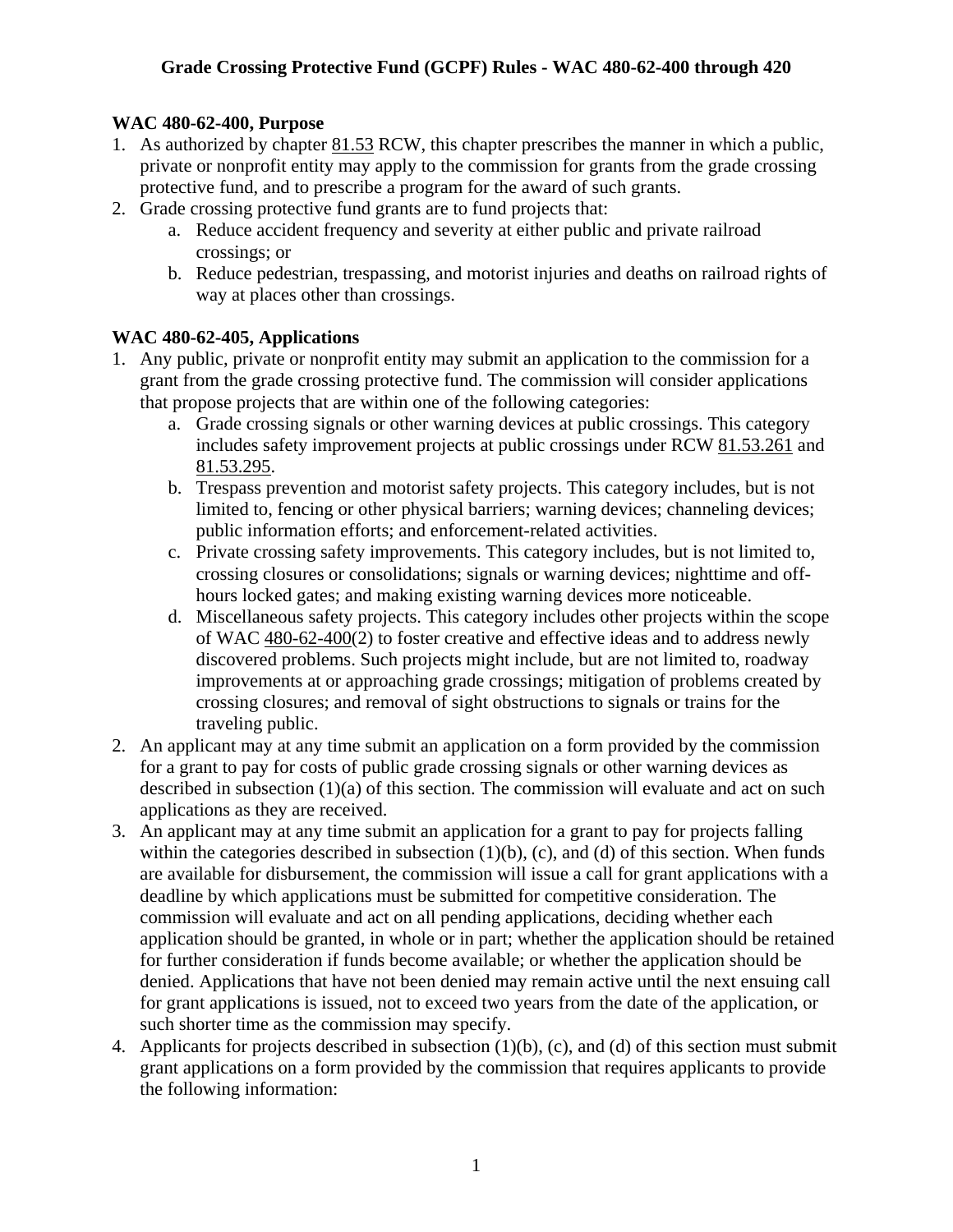- a. A detailed summary of the hazard to be addressed, including location, accident history, and the identities of the relevant railroad company and local agency (local government that has jurisdiction over the issue and/or territory involved);
- b. A summary of the project and how its implementation will mitigate or eliminate the hazard;
- c. Cost estimates;
- d. An estimated timeline for project completion;
- e. A description of how the project's success can be measured;
- f. A summary of efforts to coordinate with the railroad and/or local government, and the results of those efforts;
- g. A description of the applicant's experience, capacity, and competency to complete the project; and
- h. Such other information as the commission may require.

# **WAC 480-62-410, Funding for project categories**

The commission may set aside a specific amount for the category that includes public grade crossing signals and other warning devices. It may designate a portion of the total available funds for each of the other project categories. The commission may limit the amount of funding per project for each project category. The commission may also award a grant that pays a portion of a larger safety project.

## **WAC 480-62-415, Evaluation and award process**

- 1. The commission will evaluate each petition for a project involving grade crossing signals or other warning devices at a public crossing when it is filed. The commission will evaluate projects in other categories after the deadline specified in a call for grant applications. When evaluating projects, the commission may perform diagnostic reviews at the site of proposed projects and may inquire about possible revisions to improve the proposal. If the applicant modifies the grant application in response to commission inquiries, the commission will consider the application in its modified form.
- 2. The commission will consider grant applications at regularly scheduled open meetings. Any interested person may speak at the open meeting regarding the grant applications.
	- a. The commission will award a grant for a project involving grade crossing signals or other warning devices at a public crossing if funds are available and the commission determines that the public safety requires the project. The commission will consider the severity of the hazard addressed by the project and the safety benefits expected to be achieved.
	- b. The commission will award grants to projects in other categories that, in the commission's judgment, will achieve the greatest gains in safety relative to their cost. The commission will consider the relative severity of the hazard being addressed in each application, the safety benefits expected to be achieved by the proposed projects, the costs of implementing each project, the likelihood that the applicant can complete the project, and whether the applicant coordinated with and sought approval from the relevant local agency and railroad. The commission may also consider geographic diversity. The commission may condition an award on an amendment of the application regarding the requested level of funding, the suggested time limit for completion of the grant project, and any other proposed term or condition.